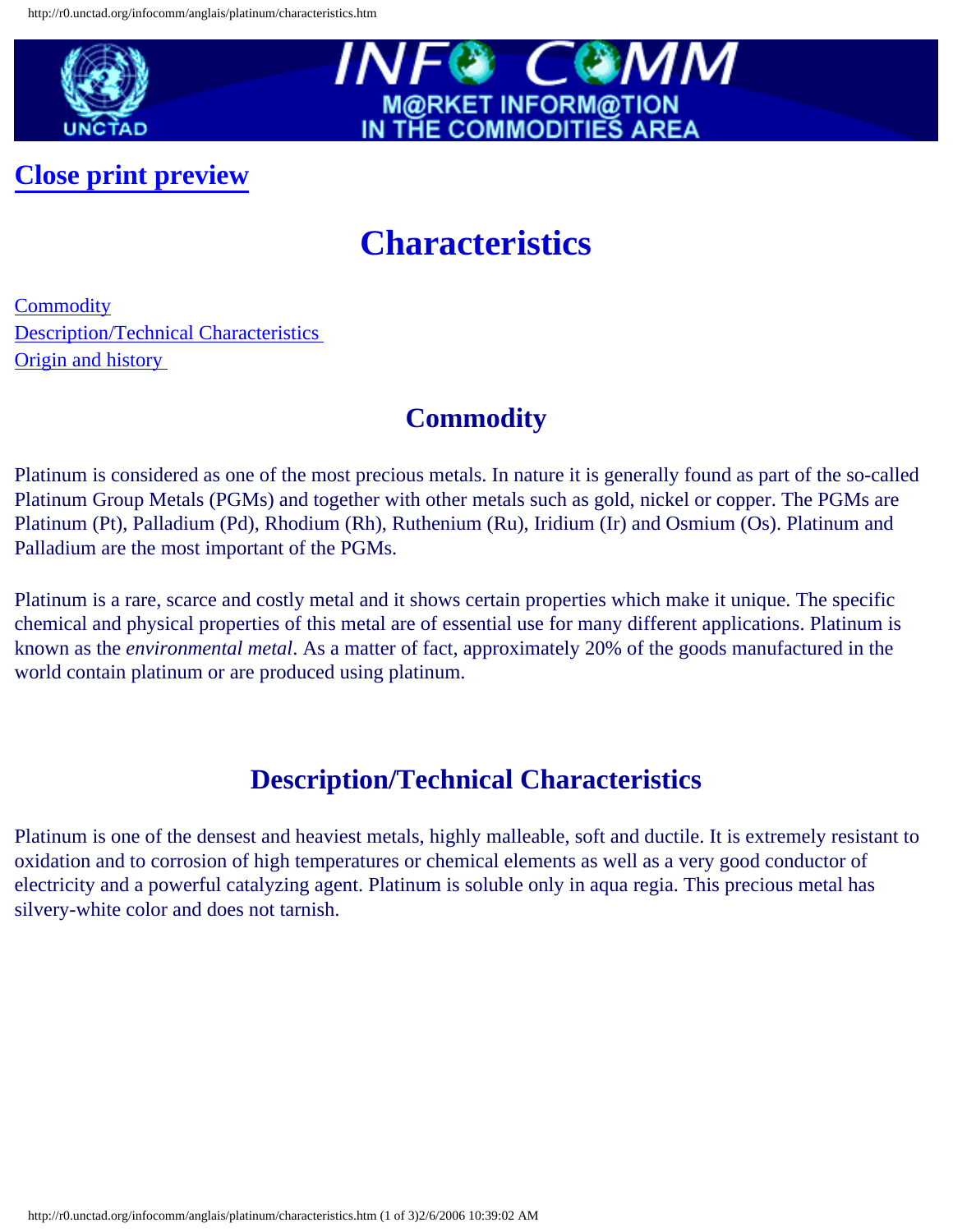| Platinum                                 |                                  |
|------------------------------------------|----------------------------------|
| Chemical symbol                          | Pt                               |
| Atomic number                            | 78                               |
| Atomic weight                            | 195.09                           |
| Crystal structure                        | Face-centered cubic              |
| Density                                  | $ 21.45 \text{ g/cm}$ 3          |
| Melting point                            | $1,769$ °C                       |
| <b>Boiling point</b>                     | $3,827^{\circ}$ C                |
| Vickers hardness No (annealed condition) | 41                               |
| Electrical resistivity                   | 9.85 microhm.cm at $0^{\circ}$ C |
| Thermal conductivity                     | 73 watts/meter/ ${}^{\circ}C$    |
| Tensile strength                         | $14 \text{ kg/mm2}$              |
| Electronic configuration                 | [Xe]4f145d96s1                   |
| <b>Isotopes</b>                          | $\sigma$                         |

## **Origin and history**

<span id="page-1-0"></span>Although platinum is regarded as a "new" metal in its present form, it has a long history. Ancient Egyptians and Pre-Columbian Indian civilizations already valued it as a very important element. The "modern" discovery of platinum is attributed to Spanish conquerors in the 17th century. Actually the name platinum was given by the Spanish word, platina, meaning little silver. Spaniards had discovered alluvial deposits of the rare white metal when they were mining in search for gold in the Choco region in Colombia. Paradoxically, they considered platinum as a nuisance for their mining of gold.

After the introduction of platinum into Europe in the 18th century it became a metal of interest for scientists due to its special properties. In 1751, a Swedish assayer, Scheffer, recognized platinum as the seventh existing element at that time. The French physicist P.F. Chabaneau first obtained malleable platinum in 1789 in order to produce a chalice presented to Pius VI. It seems that the British chemist W. H. Wollaston was the first person to obtain a sample of pure platinum in the early 1800s. The techniques used by Wollaston in the separation of PGMs are considered to be the basis for modern platinum metallurgy.

The production of platinum requires very complex processing techniques that were not available until the end of the 19th century. Moreover, the high melting points of platinum made it very difficult to work with it. It was only with the development of new refining techniques that platinum was more widely used for new industrial applications. On the other hand, the use of platinum in fine jewelry rose quickly in the beginning of the 20th century. Platinum was already highly appreciated for its beauty and durability.

During World War II the availability of platinum was limited since it was declared as a strategic material. Use of platinum for most non-military applications was prohibited. After the war, consumption of platinum increased due to its catalytic properties. This increase in demand followed the development of molecular conversion techniques in the refining of petroleum. In the 1970s this demand grew even more thanks to the introduction of automotive emission standards in the developed countries.